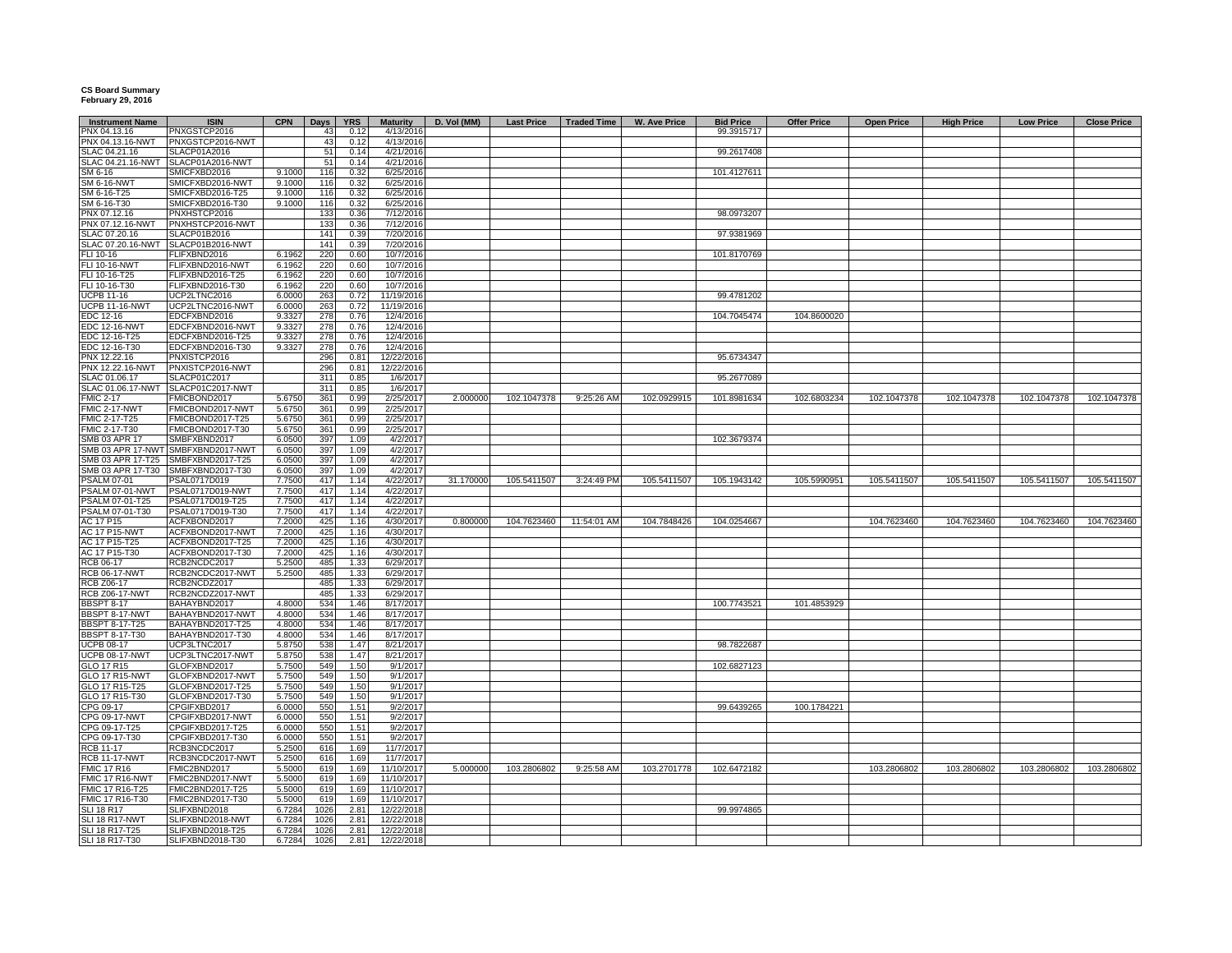| <b>Instrument Name</b>             | <b>ISIN</b>                          | <b>CPN</b>        | Days         | <b>YRS</b>   | <b>Maturity</b>         | D. Vol (MM) |             |            | Last Price   Traded Time   W. Ave Price | <b>Bid Price</b> | <b>Offer Price</b> | <b>Open Price</b> | <b>High Price</b> | <b>Low Price</b> | <b>Close Price</b> |
|------------------------------------|--------------------------------------|-------------------|--------------|--------------|-------------------------|-------------|-------------|------------|-----------------------------------------|------------------|--------------------|-------------------|-------------------|------------------|--------------------|
| SMB 19 R17                         | SMB2FXBD2019                         | 5.9300            | 1127         | 3.09         | 4/2/2019                |             |             |            |                                         | 104.0730882      | 105.5470572        |                   |                   |                  |                    |
| <b>SMB 19 R17-NWT</b>              | SMB2FXBD2019-NWT                     | 5.9300            | 1127         | 3.09         | 4/2/2019                |             |             |            |                                         |                  |                    |                   |                   |                  |                    |
| SMB 19 R17-T25                     | SMB2FXBD2019-T25                     | 5.9300            | 1127         | 3.09         | 4/2/2019                |             |             |            |                                         |                  |                    |                   |                   |                  |                    |
| SMB 19 R17-T30                     | SMB2FXBD2019-T30                     | 5.9300            | 1127         | 3.09         | 4/2/2019                |             |             |            |                                         |                  |                    |                   |                   |                  |                    |
| SMB 04-19                          | SMBFXBND2019                         | 10.5000           | 1128         | 3.09         | 4/3/2019                |             |             |            |                                         | 116.4874549      | 118.7041298        |                   |                   |                  |                    |
| <b>SMB 04-19-NWT</b>               | SMBFXBND2019-NWT                     | 10.5000           | 1128         | 3.09         | 4/3/2019                |             |             |            |                                         |                  |                    |                   |                   |                  |                    |
| SMB 04-19-T25<br>SMB 04-19-T30     | SMBFXBND2019-T25<br>SMBFXBND2019-T30 | 10.5000           | 1128         | 3.09<br>3.09 | 4/3/2019                |             |             |            |                                         |                  |                    |                   |                   |                  |                    |
| ALI 19 R17                         | ALIFXBND2019                         | 10.5000<br>5.6250 | 1128<br>1152 | 3.15         | 4/3/2019<br>4/27/2019   |             |             |            |                                         | 104.0143978      | 105.3733809        |                   |                   |                  |                    |
| ALI 19 R17-NWT                     | ALIFXBND2019-NWT                     | 5.6250            | 1152         | 3.15         | 4/27/2019               |             |             |            |                                         |                  |                    |                   |                   |                  |                    |
| ALI 19 R17-T25                     | ALIFXBND2019-T25                     | 5.6250            | 1152         | 3.15         | 4/27/2019               |             |             |            |                                         |                  |                    |                   |                   |                  |                    |
| ALI 19 R17-T30                     | ALIFXBND2019-T30                     | 5.6250            | 1152         | 3.15         | 4/27/2019               |             |             |            |                                         |                  |                    |                   |                   |                  |                    |
| GLO 19 R17                         | GLOFXBND2019                         | 6.0000            | 1187         | 3.25         | 6/1/2019                |             |             |            |                                         | 103.7439401      |                    |                   |                   |                  |                    |
| GLO 19 R17-NWT                     | GLOFXBND2019-NWT                     | 6.0000            | 1187         | 3.25         | 6/1/2019                |             |             |            |                                         |                  |                    |                   |                   |                  |                    |
| GLO 19 R17-T25                     | GLOFXBND2019-T25                     | 6.0000            | 1187         | 3.25         | 6/1/2019                |             |             |            |                                         |                  |                    |                   |                   |                  |                    |
| GLO 19 R17-T30                     | GLOFXBND2019-T30                     | 6.0000            | 1187         | 3.25         | 6/1/2019                |             |             |            |                                         |                  |                    |                   |                   |                  |                    |
| FLI 19 R17                         | FLIFXBND2019                         | 6.2731            | 1194         | 3.27         | 6/8/2019                |             |             |            |                                         | 105.3621933      | 107.5693077        |                   |                   |                  |                    |
| FLI 19 R17-NWT                     | FLIFXBND2019-NWT                     | 6.2731            | 1194         | 3.27         | 6/8/2019                |             |             |            |                                         |                  |                    |                   |                   |                  |                    |
| FLI 19 R17-T25<br>FLI 19 R17-T30   | FLIFXBND2019-T25<br>FLIFXBND2019-T30 | 6.2731<br>6.2731  | 1194<br>1194 | 3.27<br>3.27 | 6/8/2019<br>6/8/2019    |             |             |            |                                         |                  |                    |                   |                   |                  |                    |
| SM 19 R17                          | SMICFXBD2019                         | 6.0000            | 1232         | 3.37         | 7/16/2019               |             |             |            |                                         | 104.6423179      | 106.9019957        |                   |                   |                  |                    |
| <b>SM 19 R17-NWT</b>               | SMICFXBD2019-NWT                     | 6.0000            | 1232         | 3.37         | 7/16/2019               |             |             |            |                                         |                  |                    |                   |                   |                  |                    |
| SM 19 R17-T25                      | SMICFXBD2019-T25                     | 6.0000            | 1232         | 3.37         | 7/16/2019               |             |             |            |                                         |                  |                    |                   |                   |                  |                    |
| SM 19 R17-T30                      | SMICFXBD2019-T30                     | 6.0000            | 1232         | 3.37         | 7/16/2019               |             |             |            |                                         |                  |                    |                   |                   |                  |                    |
| <b>FMIC 19 R17</b>                 | FMICBOND2019                         | 5.7500            | 1257         | 3.44         | 8/10/2019               |             |             |            |                                         | 99.2258989       |                    |                   |                   |                  |                    |
| FMIC 19 R17-NWT                    | FMICBOND2019-NWT                     | 5.7500            | 125          | 3.44         | 8/10/2019               |             |             |            |                                         |                  |                    |                   |                   |                  |                    |
| FMIC 19 R17-T25                    | FMICBOND2019-T25                     | 5.7500            | 1257         | 3.44         | 8/10/2019               |             |             |            |                                         |                  |                    |                   |                   |                  |                    |
| FMIC 19 R17-T30                    | FMICBOND2019-T30                     | 5.7500            | 125          | 3.44         | 8/10/2019               |             |             |            |                                         |                  |                    |                   |                   |                  |                    |
| JGS 08-19                          | JGSFXBND2019                         | 5.2317            | 1274         | 3.49         | 8/27/2019               | 0.910000    | 104.5770236 | 9:05:26 AM | 104.5699513                             | 103.0699075      | 104.6364862        | 104.5770236       | 104.5770236       | 104.5770236      | 104.5770236        |
| JGS 08-19-NWT                      | JGSFXBND2019-NWT                     | 5.2317            | 1274         | 3.49         | 8/27/2019               |             |             |            |                                         |                  |                    |                   |                   |                  |                    |
| JGS 08-19-T25<br>JGS 08-19-T30     | JGSFXBND2019-T25<br>JGSFXBND2019-T30 | 5.2317<br>5.2317  | 1274<br>1274 | 3.49<br>3.49 | 8/27/2019<br>8/27/2019  |             |             |            |                                         |                  |                    |                   |                   |                  |                    |
| GTCAP 11-19                        | GTCFXBND2019                         | 4.7106            | 1346         | 3.69         | 11/7/2019               |             |             |            |                                         | 100.8795646      |                    |                   |                   |                  |                    |
| GTCAP 11-19-NWT                    | GTCFXBND2019-NWT                     | 4.7106            | 1346         | 3.69         | 11/7/2019               |             |             |            |                                         |                  |                    |                   |                   |                  |                    |
| GTCAP 11-19-T25                    | GTCFXBND2019-T25                     | 4.7106            | 1346         | 3.69         | 11/7/2019               |             |             |            |                                         |                  |                    |                   |                   |                  |                    |
| GTCAP 11-19-T30                    | GTCFXBND2019-T30                     | 4.7106            | 1346         | 3.69         | 11/7/2019               |             |             |            |                                         |                  |                    |                   |                   |                  |                    |
| <b>VLL 19 R17</b>                  | VLLFXBND2019                         | 5.6542            | 1348         | 3.69         | 11/9/2019               | 1.000000    | 101.0105242 | 3:05:59 PM | 101.0105242                             | 99.3526597       | 101.0105242        | 101.0105242       | 101.0105242       | 101.0105242      | 101.0105242        |
| VLL 19 R17-NWT                     | VLLFXBND2019-NWT                     | 5.6542            | 1348         | 3.69         | 11/9/2019               |             |             |            |                                         |                  |                    |                   |                   |                  |                    |
| <b>VLL 19 R17-T25</b>              | VLLFXBND2019-T25                     | 5.6542            | 1348         | 3.69         | 11/9/2019               |             |             |            |                                         |                  |                    |                   |                   |                  |                    |
| VLL 19 R17-T30<br>AC 19 R16        | VLLFXBND2019-T30<br>ACFXBOND2019     | 5.6542<br>5.4500  | 1348         | 3.69<br>3.73 | 11/9/2019<br>11/23/2019 | 1.000000    | 105.5309551 | 3:46:03 PM | 105.5309551                             | 104.1162415      | 105.7093184        | 105.5309551       | 105.5309551       | 105.5309551      | 105.5309551        |
| <b>AC 19 R16-NWT</b>               | ACFXBOND2019-NWT                     | 5.4500            | 1362<br>1362 | 3.73         | 11/23/2019              |             |             |            |                                         |                  |                    |                   |                   |                  |                    |
| AC 19 R16-T25                      | ACFXBOND2019-T25                     | 5.4500            | 1362         | 3.73         | 11/23/2019              |             |             |            |                                         |                  |                    |                   |                   |                  |                    |
| AC 19 R16-T30                      | ACFXBOND2019-T30                     | 5.4500            | 1362         | 3.73         | 11/23/2019              |             |             |            |                                         |                  |                    |                   |                   |                  |                    |
| GTCAP 20 R17                       | GTCFXBND2020                         | 4.8371            | 1458         | 3.99         | 2/27/2020               |             |             |            |                                         | 98.8778941       | 103.0719334        |                   |                   |                  |                    |
| GTCAP 20 R17-NWT                   | GTCFXBND2020-NWT                     | 4.8371            | 1458         | 3.99         | 2/27/2020               |             |             |            |                                         |                  |                    |                   |                   |                  |                    |
| GTCAP 20 R17-T25                   | GTCFXBND2020-T25                     | 4.8371            | 1458         | 3.99         | 2/27/2020               |             |             |            |                                         |                  |                    |                   |                   |                  |                    |
| GTCAP 20 R17-T30                   | GTCFXBND2020-T30                     | 4.8371            | 1458         | 3.99         | 2/27/2020               |             |             |            |                                         |                  |                    |                   |                   |                  |                    |
| SMPH 03-20                         | SMPHFXBD2020                         | 5.1000            | 1461         | 4.00         | 3/1/2020                |             |             |            |                                         | 101.4508655      |                    |                   |                   |                  |                    |
| SMPH 03-20-NWT<br>SMPH 03-20-T25   | SMPHFXBD2020-NWT<br>SMPHFXBD2020-T25 | 5.1000<br>5.1000  | 1461<br>1461 | 4.00<br>4.00 | 3/1/2020<br>3/1/2020    |             |             |            |                                         |                  |                    |                   |                   |                  |                    |
| SMPH 03-20-T30                     | SMPHFXBD2020-T30                     | 5.1000            | 1461         | 4.00         | 3/1/2020                |             |             |            |                                         |                  |                    |                   |                   |                  |                    |
| CPG 20 R18                         | CPGIFXBD2020                         | 6.6878            | 1462         | 4.00         | 3/2/2020                |             |             |            |                                         | 99.7832599       | 104.9757110        |                   |                   |                  |                    |
| <b>CPG 20 R18-NWT</b>              | CPGIFXBD2020-NWT                     | 6.6878            | 1462         | 4.00         | 3/2/2020                |             |             |            |                                         |                  |                    |                   |                   |                  |                    |
| CPG 20 R18-T25                     | CPGIFXBD2020-T25                     | 6.6878            | 1462         | 4.00         | 3/2/2020                |             |             |            |                                         |                  |                    |                   |                   |                  |                    |
| CPG 20 R18-T30                     | CPGIFXBD2020-T30                     | 6.6878            | 1462         | 4.00         | 3/2/2020                |             |             |            |                                         |                  |                    |                   |                   |                  |                    |
| MBT 04-20                          | MBTLTNCD2020                         | 4.0000            | 1515         | 4.15         | 4/24/2020               |             |             |            |                                         |                  |                    |                   |                   |                  |                    |
| EDC 20 R18                         | EDCFXBND2020                         | 4.1583            | 1524         | 4.17         | 5/3/2020                |             |             |            |                                         | 95.0517780       | 100.5981192        |                   |                   |                  |                    |
| EDC 20 R18-NWT<br>EDC 20 R18-T25   | EDCFXBND2020-NWT<br>EDCFXBND2020-T25 | 4.1583<br>4.1583  | 1524<br>1524 | 4.17<br>4.17 | 5/3/2020<br>5/3/2020    |             |             |            |                                         |                  |                    |                   |                   |                  |                    |
| EDC 20 R18-T30                     | EDCFXBND2020-T30                     | 4.1583            | 1524         | 4.17         | 5/3/2020                |             |             |            |                                         |                  |                    |                   |                   |                  |                    |
| PNB 06-20                          | PNBLTNCD2020                         | 4.1250            | 1564         | 4.28         | 6/12/2020               |             |             |            |                                         |                  |                    |                   |                   |                  |                    |
| RCB 06-20                          | RCBLTNCD2020                         | 4.1250            | 1571         | 4.30         | 6/19/2020               |             |             |            |                                         |                  |                    |                   |                   |                  |                    |
| GLO 20 R18                         | GLOFXBND2020                         | 4.8875            | 1599         | 4.38         | 7/17/2020               |             |             |            |                                         | 102.3313598      | 104.3654341        |                   |                   |                  |                    |
| GLO 20 R18-NWT                     | GLOFXBND2020-NWT                     | 4.8875            | 1599         | 4.38         | 7/17/2020               |             |             |            |                                         |                  |                    |                   |                   |                  |                    |
| GLO 20 R18-T25                     | GLOFXBND2020-T25                     | 4.8875            | 1599         | 4.38         | 7/17/2020               |             |             |            |                                         |                  |                    |                   |                   |                  |                    |
| GLO 20 R18-T30                     | GLOFXBND2020-T30                     | 4.8875            | 1599         | 4.38         | 7/17/2020               |             |             |            |                                         |                  |                    |                   |                   |                  |                    |
| <b>SLTC 20 R18</b>                 | SLTCFXBD2020                         | 4.9925            | 1635         | 4.48         | 8/22/2020               |             |             |            |                                         | 97.0290643       |                    |                   |                   |                  |                    |
| SLTC 20 R18-NWT<br>SLTC 20 R18-T25 | SLTCFXBD2020-NWT<br>SLTCFXBD2020-T25 | 4.9925<br>4.9925  | 1635<br>1635 | 4.48<br>4.48 | 8/22/2020<br>8/22/2020  |             |             |            |                                         |                  |                    |                   |                   |                  |                    |
| SLTC 20 R18-T30                    | SLTCFXBD2020-T30                     | 4.9925            | 1635         | 4.48         | 8/22/2020               |             |             |            |                                         |                  |                    |                   |                   |                  |                    |
| <b>BDO 10-20</b>                   | BDO2LTNC2020                         | 3.7500            | 1680         | 4.60         | 10/6/2020               |             |             |            |                                         |                  |                    |                   |                   |                  |                    |
| ALI 20 R19                         | ALIFXBND2020                         | 4.6250            | 1684         | 4.61         | 10/10/2020              |             |             |            |                                         | 101.3414350      | 103.4539367        |                   |                   |                  |                    |
|                                    |                                      |                   |              |              |                         |             |             |            |                                         |                  |                    |                   |                   |                  |                    |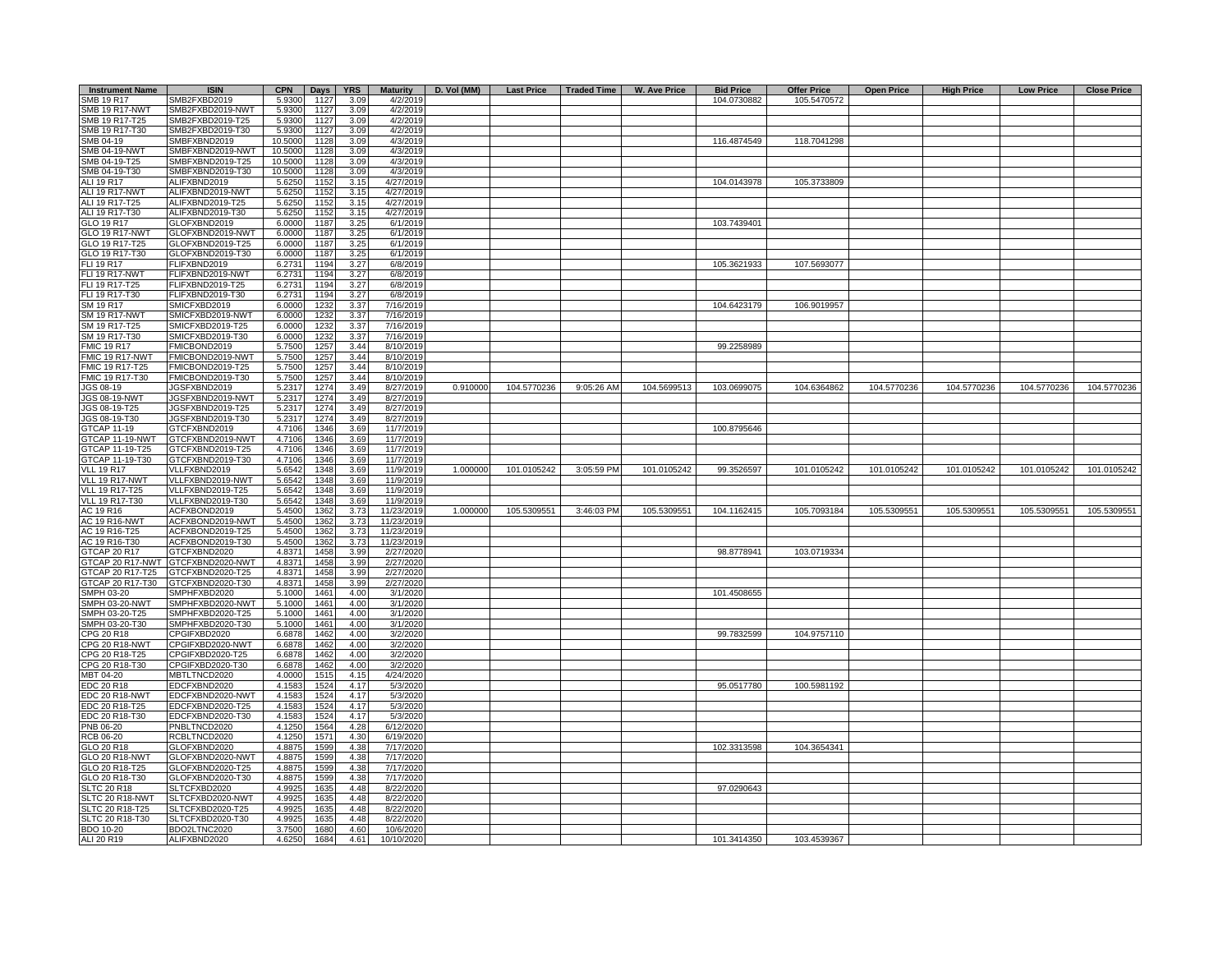| <b>Instrument Name</b>                  | <b>ISIN</b>                          | <b>CPN</b>       | <b>Days</b>  | <b>YRS</b>            | <b>Maturity</b>          |           |             |                          | D. Vol (MM)   Last Price   Traded Time   W. Ave Price | <b>Bid Price</b> | <b>Offer Price</b> | <b>Open Price</b> | <b>High Price</b> | <b>Low Price</b> | <b>Close Price</b> |
|-----------------------------------------|--------------------------------------|------------------|--------------|-----------------------|--------------------------|-----------|-------------|--------------------------|-------------------------------------------------------|------------------|--------------------|-------------------|-------------------|------------------|--------------------|
| ALI 20 R19-NWT                          | ALIFXBND2020-NWT                     | 4.6250           | 1684         | 4.61                  | 10/10/2020               |           |             |                          |                                                       |                  |                    |                   |                   |                  |                    |
| ALI 20 R19-T25<br>ALI 20 R19-T30        | ALIFXBND2020-T25<br>ALIFXBND2020-T30 | 4.6250<br>4.6250 | 1684<br>1684 | 4.61<br>4.61          | 10/10/2020<br>10/10/2020 |           |             |                          |                                                       |                  |                    |                   |                   |                  |                    |
| HOUSE 10-20                             | HOUSEFBD2020                         | 6.2080           | 1690         | 4.63                  | 10/16/2020               |           |             |                          |                                                       | 100.0289706      | 102.8712401        |                   |                   |                  |                    |
| OUSE 10-20-NWT                          | HOUSEFBD2020-NWT                     | 6.2080           | 1690         | 4.63                  | 10/16/2020               |           |             |                          |                                                       |                  |                    |                   |                   |                  |                    |
| <b>IOUSE 10-20-T25</b>                  | HOUSEFBD2020-T25                     | 6.2080           | 1690         | 4.63                  | 10/16/2020               |           |             |                          |                                                       |                  |                    |                   |                   |                  |                    |
| <b>IOUSE 10-20-T30</b>                  | HOUSEFBD2020-T30                     | 6.2080           | 1690         | 4.63                  | 10/16/2020               |           |             |                          |                                                       |                  |                    |                   |                   |                  |                    |
| AEV 11-20                               | AEV2FXBD2020                         | 4.4722           | 171'         | 4.68                  | 11/6/2020                |           |             |                          |                                                       | 100.7253441      |                    |                   |                   |                  |                    |
| <b>AEV 11-20-NWT</b><br>AEV 11-20-T25   | AEV2FXBD2020-NWT<br>AEV2FXBD2020-T25 | 4.4722<br>4.4722 | 1711<br>1711 | 4.68<br>4.68          | 11/6/2020<br>11/6/2020   |           |             |                          |                                                       |                  |                    |                   |                   |                  |                    |
| AEV 11-20-T30                           | AEV2FXBD2020-T30                     | 4.4722           | 1711         | 4.68                  | 11/6/2020                |           |             |                          |                                                       |                  |                    |                   |                   |                  |                    |
| FLI 20 R19                              | FLIFXBND2020                         | 4.8562           | 1713         | 4.69                  | 11/8/2020                | 0.250000  | 100.6521958 | 2:23:54 PM               | 100.6521958                                           | 100.6521958      | 103.6409678        | 100.6521958       | 100.6521958       | 100.6521958      | 100.6521958        |
| <b>LI 20 R19-NWT</b>                    | FLIFXBND2020-NWT                     | 4.8562           | 1713         | 4.69                  | 11/8/2020                |           |             |                          |                                                       |                  |                    |                   |                   |                  |                    |
| LI 20 R19-T25                           | FLIFXBND2020-T25                     | 4.8562           | 1713         | 4.69                  | 11/8/2020                |           |             |                          |                                                       |                  |                    |                   |                   |                  |                    |
| <b>LI 20 R19-T30</b>                    | FLIFXBND2020-T30                     | 4.8562           | 171          | 4.69                  | 11/8/2020                |           |             |                          |                                                       |                  |                    |                   |                   |                  |                    |
| <b>AEV 20 R19</b>                       | AEVFXBND2020<br>AEVFXBND2020-NWT     | 4.4125<br>4.4125 | 1726         | 4.73<br>$4.7^{\circ}$ | 11/21/2020               | 3.000000  | 101.9830035 | 12:01:31 PM              | 101.9830035                                           | 100.4778889      | 101.9830035        | 101.9830035       | 101.9830035       | 101.9830035      | 101.9830035        |
| AEV 20 R19-NWT<br>AEV 20 R19-T25        | AEVFXBND2020-T25                     | 4.4125           | 1726<br>1726 | 4.73                  | 11/21/2020<br>11/21/2020 |           |             |                          |                                                       |                  |                    |                   |                   |                  |                    |
| AEV 20 R19-T30                          | AEVFXBND2020-T30                     | 4.4125           | 1726         | 4.73                  | 11/21/2020               |           |             |                          |                                                       |                  |                    |                   |                   |                  |                    |
| MER 20 P19                              | MERFXBND2020                         | 4.3750           | 1747         | 4.78                  | 12/12/2020               | 2.000000  | 98.4039898  | 9:24:53 AM               | 98.4039898                                            | 99.8921051       |                    | 98.4039898        | 98.4039898        | 98.4039898       | 98.4039898         |
| <b>MER 20 P19-NWT</b>                   | MERFXBND2020-NWT                     | 4.3750           | 1747         | 4.78                  | 12/12/2020               |           |             |                          |                                                       |                  |                    |                   |                   |                  |                    |
| MER 20 P19-T25                          | MERFXBND2020-T25                     | 4.3750           | 1747         | 4.78                  | 12/12/2020               |           |             |                          |                                                       |                  |                    |                   |                   |                  |                    |
| MER 20 P19-T30                          | MERFXBND2020-T30                     | 4.3750           | 1747         | 4.78                  | 12/12/2020               |           |             |                          |                                                       |                  |                    |                   |                   |                  |                    |
| TEL 21 R19                              | TELFXBND2021                         | 5.2250           | 1803         | 4.94                  | 2/6/2021                 | 11.800000 |             | 102.0776647  10:46:51 AM | 102.2301244                                           | 102.2969924      |                    | 104.3150642       | 104.3150642       | 101.6358782      | 102.0776647        |
| <b>TEL 21 R19-NWT</b><br>TEL 21 R19-T25 | TELFXBND2021-NWT<br>TELFXBND2021-T25 | 5.2250<br>5.2250 | 1803<br>1803 | 4.94<br>4.94          | 2/6/2021<br>2/6/2021     |           |             |                          |                                                       |                  |                    |                   |                   |                  |                    |
| TEL 21 R19-T30                          | TELFXBND2021-T30                     | 5.2250           | 1803         | 4.94                  | 2/6/2021                 |           |             |                          |                                                       |                  |                    |                   |                   |                  |                    |
| ABS 21 R19                              | ABSFXBND2021                         | 5.3350           | 1807         | 4.95                  | 2/10/2021                |           |             |                          |                                                       | 100.5877853      |                    |                   |                   |                  |                    |
| ABS 21 R19-NWT                          | ABSFXBND2021-NWT                     | 5.3350           | 1807         | 4.95                  | 2/10/2021                |           |             |                          |                                                       |                  |                    |                   |                   |                  |                    |
| ABS 21 R19-T25                          | ABSFXBND2021-T25                     | 5.3350           | 1807         | 4.95                  | 2/10/2021                |           |             |                          |                                                       |                  |                    |                   |                   |                  |                    |
| ABS 21 R19-T30                          | ABSFXBND2021-T30                     | 5.3350           | 1807         | 4.95                  | 2/10/2021                |           |             |                          |                                                       |                  |                    |                   |                   |                  |                    |
| ROCK 21 R19<br>ROCK 21 R19-NWT          | ROCKFXBD2021<br>ROCKFXBD2021-NWT     | 5.0932           | 1812         | 4.96                  | 2/15/2021                |           |             |                          |                                                       | 99.6432598       | 102.1733494        |                   |                   |                  |                    |
| ROCK 21 R19-T25                         | ROCKFXBD2021-T25                     | 5.0932<br>5.0932 | 1812<br>1812 | 4.96<br>4.96          | 2/15/2021<br>2/15/2021   |           |             |                          |                                                       |                  |                    |                   |                   |                  |                    |
| ROCK 21 R19-T30                         | ROCKFXBD2021-T30                     | 5.093            | 181          | 4.96                  | 2/15/2021                |           |             |                          |                                                       |                  |                    |                   |                   |                  |                    |
| SMPH 02-21                              | SMPH2FBD2021                         | 4.5095           | 1822         | 4.99                  | 2/25/2021                | 2.000000  | 100.2642332 | 3:52:25 PM               | 100.2642332                                           | 100.2642332      |                    | 100.2642332       | 100.2642332       | 100.2642332      | 100.2642332        |
| SMPH 02-21-NWT                          | SMPH2FBD2021-NWT                     | 4.5095           | 1822         | 4.99                  | 2/25/2021                |           |             |                          |                                                       |                  |                    |                   |                   |                  |                    |
| SMPH 02-21-T25                          | SMPH2FBD2021-T25                     | 4.5095           | 1822         | 4.99                  | 2/25/2021                |           |             |                          |                                                       |                  |                    |                   |                   |                  |                    |
| SMPH 02-21-T30                          | SMPH2FBD2021-T30                     | 4.5095           | 1822         | 4.99                  | 2/25/2021                |           |             |                          |                                                       |                  |                    |                   |                   |                  |                    |
| IGS 21 R19<br>JGS 21 R19-NWT            | JGSFXBND2021<br>JGSFXBND2021-NWT     | 5.2442<br>5.2442 | 1824<br>1824 | 4.99<br>4.99          | 2/27/2021<br>2/27/2021   | 30.500000 | 103.2955264 | 10:28:47 AM              | 103.2919399                                           | 103.2919399      |                    | 103.2955264       | 103.2955264       | 103.2955264      | 103.2955264        |
| <b>IGS 21 R19-T25</b>                   | JGSFXBND2021-T25                     | 5.2442           | 1824         | 4.99                  | 2/27/2021                |           |             |                          |                                                       |                  |                    |                   |                   |                  |                    |
| IGS 21 R19-T30                          | JGSFXBND2021-T30                     | 5.2442           | 1824         | 4.99                  | 2/27/2021                |           |             |                          |                                                       |                  |                    |                   |                   |                  |                    |
| <b>SLI 21 R18</b>                       | SLIFXBND2021                         | 6.7150           | 1847         | 5.06                  | 3/22/2021                |           |             |                          |                                                       | 99.9974965       |                    |                   |                   |                  |                    |
| SLI 21 R18-NWT                          | SLIFXBND2021-NWT                     | 6.7150           | 1847         | 5.06                  | 3/22/2021                |           |             |                          |                                                       |                  |                    |                   |                   |                  |                    |
| SLI 21 R18-T25                          | SLIFXBND2021-T25                     | 6.7150           | 1847         | 5.06                  | 3/22/2021                |           |             |                          |                                                       |                  |                    |                   |                   |                  |                    |
| SLI 21 R18-T30<br><b>MNTC 21 R19</b>    | SLIFXBND2021-T30<br>MNTCFXBD2021     | 6.7150           | 1847         | 5.06                  | 3/22/2021                |           |             |                          |                                                       | 102.1169798      |                    |                   |                   |                  |                    |
| MNTC 21 R19-NWT                         | MNTCFXBD2021-NWT                     | 5.0700<br>5.0700 | 1856<br>1856 | 5.08<br>5.08          | 3/31/2021<br>3/31/2021   |           |             |                          |                                                       |                  |                    |                   |                   |                  |                    |
| MNTC 21 R19-T25                         | MNTCFXBD2021-T25                     | 5.0700           | 1856         | 5.08                  | 3/31/2021                |           |             |                          |                                                       |                  |                    |                   |                   |                  |                    |
| MNTC 21 R19-T30                         | MNTCFXBD2021-T30                     | 5.0700           | 1856         | 5.08                  | 3/31/2021                |           |             |                          |                                                       |                  |                    |                   |                   |                  |                    |
| SMB 21 R19                              | SMBFXBND2021                         | 5.5000           | 1858         | 5.09                  | 4/2/2021                 | 11.950000 | 101.7673336 | 3:32:54 PM               | 101.8405981                                           | 102.6676458      | 104.9600760        | 102.2163135       | 102.2163135       | 101.7673336      | 101.7673336        |
| <b>SMB 21 R19-NWT</b>                   | SMBFXBND2021-NWT                     | 5.5000           | 1858         | 5.09                  | 4/2/2021                 |           |             |                          |                                                       |                  |                    |                   |                   |                  |                    |
| SMB 21 R19-T25                          | SMBFXBND2021-T25                     | 5.5000           | 1858         | 5.09                  | 4/2/2021                 |           |             |                          |                                                       |                  |                    |                   |                   |                  |                    |
| SMB 21 R19-T30<br>LBP 04-21             | SMBFXBND2021-T30<br>LBPLTNCD2021     | 5.5000<br>3.7500 | 1858<br>1865 | 5.09<br>5.11          | 4/2/2021<br>4/9/2021     |           |             |                          |                                                       |                  |                    |                   |                   |                  |                    |
| <b>VLL 21 R19</b>                       | VLLFXBND2021                         | 5.9437           | 1895         | 5.19                  | 5/9/2021                 |           |             |                          |                                                       | 98.6493937       |                    |                   |                   |                  |                    |
| VLL 21 R19-NWT                          | VLLFXBND2021-NWT                     | 5.9437           | 1895         | 5.19                  | 5/9/2021                 |           |             |                          |                                                       |                  |                    |                   |                   |                  |                    |
| VLL 21 R19-T25                          | VLLFXBND2021-T25                     | 5.9437           | 1895         | 5.19                  | 5/9/2021                 |           |             |                          |                                                       |                  |                    |                   |                   |                  |                    |
| <b>VLL 21 R19-T30</b>                   | VLLFXBND2021-T30                     | 5.9437           | 1895         | 5.19                  | 5/9/2021                 |           |             |                          |                                                       |                  |                    |                   |                   |                  |                    |
| AC 05-21                                | ACFXBOND2021                         | 6.8000           | 1898         | 5.20                  | 5/12/2021                | 0.500000  | 113.0726932 | 11:57:41 AM              | 113.0790398                                           | 111.5865795      | 113.5816340        | 113.0726932       | 113.0726932       | 113.0726932      | 113.0726932        |
| AC 05-21-NWT<br>AC 05-21-T25            | ACFXBOND2021-NWT<br>ACFXBOND2021-T25 | 6.8000<br>6.8000 | 1898<br>1898 | 5.20<br>5.20          | 5/12/2021<br>5/12/2021   |           |             |                          |                                                       |                  |                    |                   |                   |                  |                    |
| AC 05-21-T30                            | ACFXBOND2021-T30                     | 6.8000           | 1898         | 5.20                  | 5/12/2021                |           |             |                          |                                                       |                  |                    |                   |                   |                  |                    |
| SM 21 R19                               | SMICFXBD2021                         | 5.2958           | 1905         | 5.22                  | 5/19/2021                | 0.100000  | 103.1873069 | 3:57:16 PM               | 103.1873069                                           | 103.1873069      |                    | 103.1873069       | 103.1873069       | 103.1873069      | 103.1873069        |
| <b>SM 21 R19-NWT</b>                    | SMICFXBD2021-NWT                     | 5.2958           | 1905         | 5.22                  | 5/19/2021                |           |             |                          |                                                       |                  |                    |                   |                   |                  |                    |
| SM 21 R19-T25                           | SMICFXBD2021-T25                     | 5.2958           | 1905         | 5.22                  | 5/19/2021                |           |             |                          |                                                       |                  |                    |                   |                   |                  |                    |
| SM 21 R19-T30                           | SMICFXBD2021-T30                     | 5.2958           | 1905         | 5.22                  | 5/19/2021                |           |             |                          |                                                       |                  |                    |                   |                   |                  |                    |
| CHI 21 R19<br><b>CHI 21 R19-NWT</b>     | CHIFXBND2021<br>CHIFXBND2021-NWT     | 5.3200<br>5.3200 | 1923<br>1923 | 5.26<br>5.26          | 6/6/2021<br>6/6/2021     |           |             |                          |                                                       | 97.8396765       | 101.6881688        |                   |                   |                  |                    |
| CHI 21 R19-T25                          | CHIFXBND2021-T25                     | 5.3200           | 1923         | 5.26                  | 6/6/2021                 |           |             |                          |                                                       |                  |                    |                   |                   |                  |                    |
| CHI 21 R19-T30                          | CHIFXBND2021-T30                     | 5.3200           | 1923         | 5.26                  | 6/6/2021                 |           |             |                          |                                                       |                  |                    |                   |                   |                  |                    |
| GTCAP 21 R19                            | GTCFXBND2021                         | 5.1965           | 1985         | 5.43                  | 8/7/2021                 |           |             |                          |                                                       | 102.3670717      |                    |                   |                   |                  |                    |
|                                         | GTCAP 21 R19-NWT GTCFXBND2021-NWT    | 5.1965           | 1985         | 5.43                  | 8/7/2021                 |           |             |                          |                                                       |                  |                    |                   |                   |                  |                    |
|                                         | GTCAP 21 R19-T25 GTCFXBND2021-T25    | 5.1965           | 1985         | 5.43                  | 8/7/2021                 |           |             |                          |                                                       |                  |                    |                   |                   |                  |                    |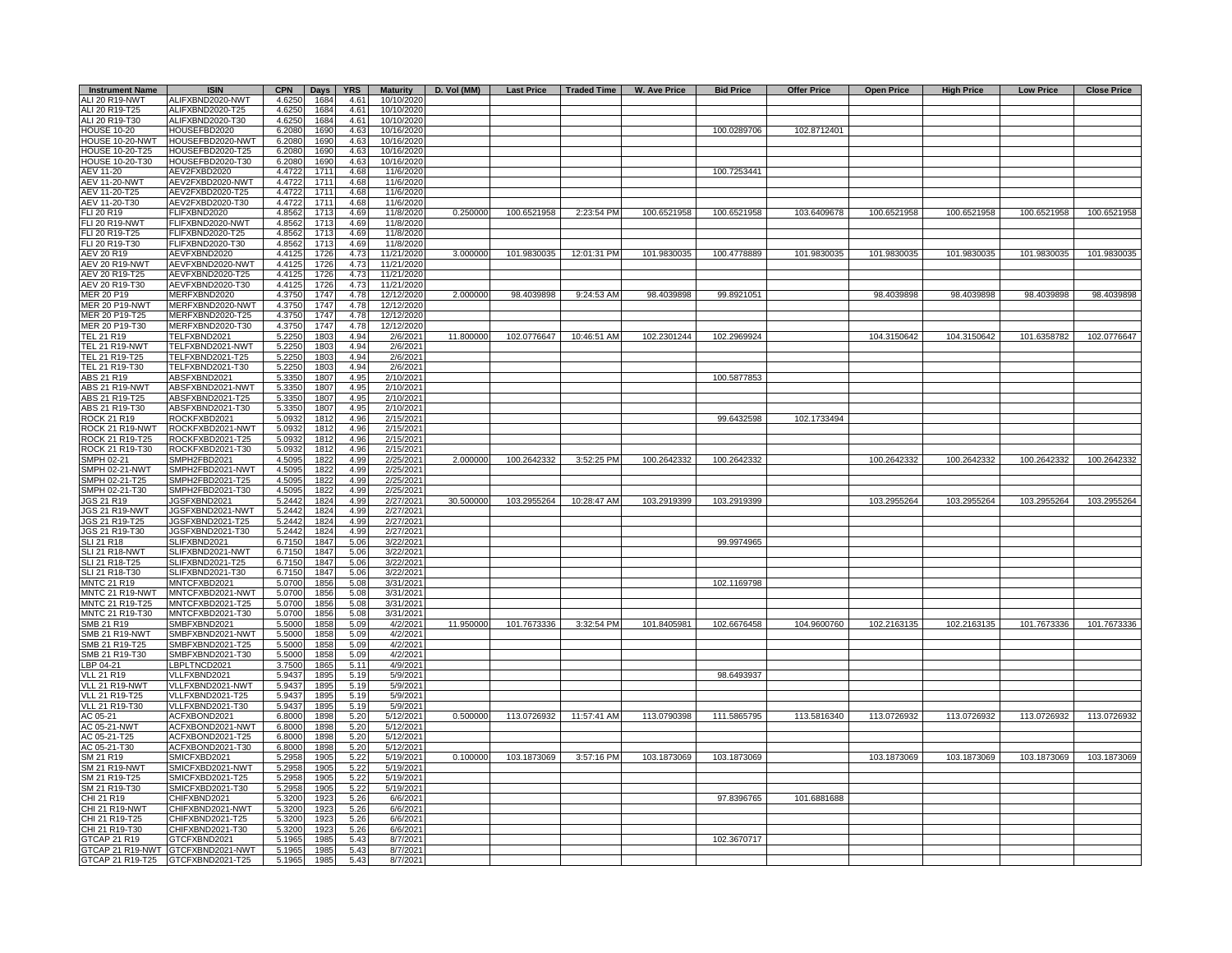| <b>Instrument Name</b>                     | <b>ISIN</b>                          | <b>CPN</b>       | Days         | YRS          | <b>Maturity</b>          | D. Vol (MM) |  | Last Price   Traded Time   W. Ave Price | <b>Bid Price</b> | <b>Offer Price</b> | Open Price | <b>High Price</b> | <b>Low Price</b> | <b>Close Price</b> |
|--------------------------------------------|--------------------------------------|------------------|--------------|--------------|--------------------------|-------------|--|-----------------------------------------|------------------|--------------------|------------|-------------------|------------------|--------------------|
| GTCAP 21 R19-T30                           | GTCFXBND2021-T30                     | 5.1965           | 1985         | 5.43         | 8/7/2021                 |             |  |                                         |                  |                    |            |                   |                  |                    |
| SMPH 21 R19                                | SMPHFXBD2021                         | 5.2006           | 2010         | 5.50         | 9/1/2021                 |             |  |                                         | 102.1697628      |                    |            |                   |                  |                    |
| SMPH 21 R19-NWT                            | SMPHFXBD2021-NWT                     | 5.2006           | 2010         | 5.50         | 9/1/2021                 |             |  |                                         |                  |                    |            |                   |                  |                    |
| SMPH 21 R19-T25                            | SMPHFXBD2021-T25                     | 5.2006           | 2010         | 5.50         | 9/1/2021                 |             |  |                                         |                  |                    |            |                   |                  |                    |
| SMPH 21 R19-T30<br>CPG 21 R20              | SMPHFXBD2021-T30<br>CPGIFXBD2021     | 5.2006<br>6.9758 | 2010<br>2011 | 5.50<br>5.51 | 9/1/2021<br>9/2/2021     |             |  |                                         | 99.8900997       |                    |            |                   |                  |                    |
| CPG 21 R20-NWT                             | CPGIFXBD2021-NWT                     | 6.9758           | 201          | 5.51         | 9/2/2021                 |             |  |                                         |                  |                    |            |                   |                  |                    |
| CPG 21 R20-T25                             | CPGIFXBD2021-T25                     | 6.9758           | 201          | 5.51         | 9/2/2021                 |             |  |                                         |                  |                    |            |                   |                  |                    |
| CPG 21 R20-T30                             | CPGIFXBD2021-T30                     | 6.9758           | 2011         | 5.51         | 9/2/2021                 |             |  |                                         |                  |                    |            |                   |                  |                    |
| AP 21 R19                                  | APCFXBND2021                         | 5.2050           | 2019         | 5.53         | 9/10/2021                |             |  |                                         | 102.6897851      | 104.6800230        |            |                   |                  |                    |
| AP 21 R19-NWT                              | APCFXBND2021-NWT                     | 5.2050           | 2019         | 5.53         | 9/10/2021                |             |  |                                         |                  |                    |            |                   |                  |                    |
| AP 21 R19-T25                              | APCFXBND2021-T25                     | 5.2050           | 2019         | 5.53         | 9/10/2021                |             |  |                                         |                  |                    |            |                   |                  |                    |
| AP 21 R19-T30                              | APCFXBND2021-T30                     | 5.2050           | 2019         | 5.53         | 9/10/2021                |             |  |                                         |                  |                    |            |                   |                  |                    |
| MBT 11-21                                  | MBTLTNCD2021                         | 4.2500           | 2091         | 5.72         | 11/21/2021               |             |  |                                         |                  |                    |            |                   |                  |                    |
| <b>FLI 21 R20</b><br><b>FLI 21 R20-NWT</b> | FLIFXBND2021<br>FLIFXBND2021-NWT     | 5.4000<br>5.4000 | 2104<br>2104 | 5.76<br>5.76 | 12/4/2021                |             |  |                                         | 102.4951615      | 104.8021155        |            |                   |                  |                    |
| FLI 21 R20-T25                             | FLIFXBND2021-T25                     | 5.4000           | 2104         | 5.76         | 12/4/2021<br>12/4/2021   |             |  |                                         |                  |                    |            |                   |                  |                    |
| FLI 21 R20-T30                             | FLIFXBND2021-T30                     | 5.4000           | 2104         | 5.76         | 12/4/2021                |             |  |                                         |                  |                    |            |                   |                  |                    |
| RLC 02-22                                  | RLCFXBND2022                         | 4.8000           | 2185         | 5.98         | 2/23/2022                |             |  |                                         | 99.2307173       | 102.0814405        |            |                   |                  |                    |
| <b>RLC 02-22-NWT</b>                       | RLCFXBND2022-NWT                     | 4.8000           | 2185         | 5.98         | 2/23/2022                |             |  |                                         |                  |                    |            |                   |                  |                    |
| RLC 02-22-T25                              | RLCFXBND2022-T25                     | 4.8000           | 2185         | 5.98         | 2/23/2022                |             |  |                                         |                  |                    |            |                   |                  |                    |
| RLC 02-22-T30                              | RLCFXBND2022-T30                     | 4.8000           | 2185         | 5.98         | 2/23/202                 |             |  |                                         |                  |                    |            |                   |                  |                    |
| SMB 22 R19                                 | SMBFXBND2022                         | 6.6000           | 2223         | 6.09         | 4/2/2022                 |             |  |                                         | 108.3013587      | 109.9506314        |            |                   |                  |                    |
| <b>SMB 22 R19-NWT</b>                      | SMBFXBND2022-NWT                     | 6.6000           | 2223         | 6.09         | 4/2/2022                 |             |  |                                         |                  |                    |            |                   |                  |                    |
| SMB 22 R19-T25<br>SMB 22 R19-T30           | SMBFXBND2022-T25<br>SMBFXBND2022-T30 | 6.6000           | 2223         | 6.09         | 4/2/2022                 |             |  |                                         |                  |                    |            |                   |                  |                    |
| ALI 22 R19                                 | ALIFXBND2022                         | 6.6000<br>6.0000 | 2223<br>2248 | 6.09<br>6.15 | 4/2/2022<br>4/27/2022    |             |  |                                         | 107.4241599      | 110.2378731        |            |                   |                  |                    |
| ALI 22 R19-NWT                             | ALIFXBND2022-NWT                     | 6.0000           | 2248         | 6.15         | 4/27/2022                |             |  |                                         |                  |                    |            |                   |                  |                    |
| ALI 22 R19-T25                             | ALIFXBND2022-T25                     | 6.0000           | 2248         | 6.15         | 4/27/2022                |             |  |                                         |                  |                    |            |                   |                  |                    |
| ALI 22 R19-T30                             | ALIFXBND2022-T30                     | 6.0000           | 2248         | 6.15         | 4/27/2022                |             |  |                                         |                  |                    |            |                   |                  |                    |
| ALI 22 4.5                                 | ALI2FXBD2022                         | 4.5000           | 2250         | 6.16         | 4/29/2022                |             |  |                                         | 99.9945260       | 102.1534384        |            |                   |                  |                    |
| ALI 22 4.5-NWT                             | ALI2FXBD2022-NWT                     | 4.5000           | 2250         | 6.16         | 4/29/2022                |             |  |                                         |                  |                    |            |                   |                  |                    |
| ALI 22 4.5-T25                             | ALI2FXBD2022-T25                     | 4.5000           | 2250         | 6.16         | 4/29/2022                |             |  |                                         |                  |                    |            |                   |                  |                    |
| ALI 22 4.5-T30                             | ALI2FXBD2022-T30                     | 4.5000           | 2250         | 6.16         | 4/29/2022                |             |  |                                         |                  |                    |            |                   |                  |                    |
| <b>SLTC 22 R20</b><br>SLTC 22 R20-NWT      | SLTCFXBD2022<br>SLTCFXBD2022-NWT     | 5.5796<br>5.5796 | 2273<br>2273 | 6.22<br>6.22 | 5/22/2022<br>5/22/2022   |             |  |                                         | 102.0068514      | 105.8322076        |            |                   |                  |                    |
| SLTC 22 R20-T25                            | SLTCFXBD2022-T25                     | 5.5796           | 2273         | 6.22         | 5/22/2022                |             |  |                                         |                  |                    |            |                   |                  |                    |
| SLTC 22 R20-T30                            | SLTCFXBD2022-T30                     | 5.5796           | 2273         | 6.22         | 5/22/2022                |             |  |                                         |                  |                    |            |                   |                  |                    |
| <b>HOUSE 22 R20</b>                        | HOUSEFBD2022                         | 6.1310           | 2328         | 6.37         | 7/16/2022                |             |  |                                         | 96.1825984       |                    |            |                   |                  |                    |
| HOUSE 22 R20-NWT                           | HOUSEFBD2022-NWT                     | 6.1310           | 2328         | 6.37         | 7/16/2022                |             |  |                                         |                  |                    |            |                   |                  |                    |
| <b>HOUSE 22 R20-T25</b>                    | HOUSEFBD2022-T25                     | 6.1310           | 2328         | 6.37         | 7/16/2022                |             |  |                                         |                  |                    |            |                   |                  |                    |
| HOUSE 22 R20-T30                           | HOUSEFBD2022-T30                     | 6.1310           | 2328         | 6.37         | 7/16/2022                |             |  |                                         |                  |                    |            |                   |                  |                    |
| SM 22 R19                                  | SMICFXBD2022                         | 6.9442           | 2328         | 6.37         | 7/16/2022                |             |  |                                         | 111.0697271      | 113.4089261        |            |                   |                  |                    |
| <b>SM 22 R19-NWT</b><br>SM 22 R19-T25      | SMICFXBD2022-NWT<br>SMICFXBD2022-T25 | 6.9442<br>6.9442 | 2328<br>2328 | 6.37<br>6.37 | 7/16/2022<br>7/16/2022   |             |  |                                         |                  |                    |            |                   |                  |                    |
| SM 22 R19-T30                              | SMICFXBD2022-T30                     | 6.9442           | 2328         | 6.37         | 7/16/2022                |             |  |                                         |                  |                    |            |                   |                  |                    |
| AEV 22 R20                                 | AEVFXBND2022                         | 5.0056           | 2349         | 6.43         | 8/6/2022                 |             |  |                                         | 102.2453355      |                    |            |                   |                  |                    |
| <b>AEV 22 R20-NWT</b>                      | AEVFXBND2022-NWT                     | 5.0056           | 2349         | 6.43         | 8/6/2022                 |             |  |                                         |                  |                    |            |                   |                  |                    |
| AEV 22 R20-T25                             | AEVFXBND2022-T25                     | 5.0056           | 2349         | 6.43         | 8/6/2022                 |             |  |                                         |                  |                    |            |                   |                  |                    |
| AEV 22 R20-T30                             | AEVFXBND2022-T30                     | 5.0056           | 2349         | 6.43         | 8/6/2022                 |             |  |                                         |                  |                    |            |                   |                  |                    |
| <b>FLI 22 R20</b>                          | FLIFXBND2022                         | 5.3567           | 2363         | 6.47         | 8/20/2022                |             |  |                                         | 101.9603569      |                    |            |                   |                  |                    |
| <b>FLI 22 R20-NWT</b>                      | FLIFXBND2022-NWT                     | 5.3567           | 2363         | 6.47         | 8/20/2022                |             |  |                                         |                  |                    |            |                   |                  |                    |
| FLI 22 R20-T25<br>FLI 22 R20-T30           | FLIFXBND2022-T25<br>FLIFXBND2022-T30 | 5.3567<br>5.3567 | 2363<br>2363 | 6.47<br>6.47 | 8/20/2022<br>8/20/2022   |             |  |                                         |                  |                    |            |                   |                  |                    |
| GTCAP 23 R20                               | GTCFXBND2023                         | 5.0937           | 2554         | 6.99         | 2/27/2023                |             |  |                                         | 90.3099048       |                    |            |                   |                  |                    |
| GTCAP 23 R20-NWT                           | GTCFXBND2023-NWT                     | 5.0937           | 2554         | 6.99         | 2/27/2023                |             |  |                                         |                  |                    |            |                   |                  |                    |
| GTCAP 23 R20-T25                           | GTCFXBND2023-T25                     | 5.0937           | 2554         | 6.99         | 2/27/2023                |             |  |                                         |                  |                    |            |                   |                  |                    |
| GTCAP 23 R20-T30                           | GTCFXBND2023-T30                     | 5.0937           | 2554         | 6.99         | 2/27/2023                |             |  |                                         |                  |                    |            |                   |                  |                    |
| EDC 23 R19                                 | EDCFXBND2023                         | 4.7312           | 2619         | 7.17         | 5/3/2023                 |             |  |                                         | 97.2162709       |                    |            |                   |                  |                    |
| EDC 23 R19-NWT                             | EDCFXBND2023-NWT                     | 4.7312           | 2619         | 7.17         | 5/3/2023                 |             |  |                                         |                  |                    |            |                   |                  |                    |
| EDC 23 R19-T25                             | DCFXBND2023-T25                      | 4.7312           | 2619         | 7.17         | 5/3/2023                 |             |  |                                         |                  |                    |            |                   |                  |                    |
| EDC 23 R19-T30<br>GLO 23 R20               | EDCFXBND2023-T30<br>GLOFXBND2023     | 4.7312<br>5.2792 | 2619<br>2694 | 7.17<br>7.38 | 5/3/2023<br>7/17/2023    |             |  |                                         |                  |                    |            |                   |                  |                    |
| GLO 23 R20-NWT                             | GLOFXBND2023-NWT                     | 5.2792           | 2694         | 7.38         | 7/17/2023                |             |  |                                         | 103.5914722      |                    |            |                   |                  |                    |
| GLO 23 R20-T25                             | GLOFXBND2023-T25                     | 5.2792           | 2694         | 7.38         | 7/17/2023                |             |  |                                         |                  |                    |            |                   |                  |                    |
| GLO 23 R20-T30                             | GLOFXBND2023-T30                     | 5.2792           | 2694         | 7.38         | 7/17/2023                |             |  |                                         |                  |                    |            |                   |                  |                    |
| FLI 23 R20                                 | FLIFXBND2023                         | 5.4333           | 2808         | 7.69         | 11/8/2023                |             |  |                                         | 100.3633709      |                    |            |                   |                  |                    |
| <b>FLI 23 R20-NWT</b>                      | FLIFXBND2023-NWT                     | 5.4333           | 2808         | 7.69         | 11/8/2023                |             |  |                                         |                  |                    |            |                   |                  |                    |
| FLI 23 R20-T25                             | FLIFXBND2023-T25                     | 5.4333           | 2808         | 7.69         | 11/8/2023                |             |  |                                         |                  |                    |            |                   |                  |                    |
| FLI 23 R20-T30                             | FLIFXBND2023-T30                     | 5.4333           | 2808         | 7.69         | 11/8/2023                |             |  |                                         |                  |                    |            |                   |                  |                    |
| AEV 23 R20                                 | AEVFXBND2023                         | 4.6188           | 2821         | 7.72         | 11/21/2023               |             |  |                                         | 98.2004333       |                    |            |                   |                  |                    |
| AEV 23 R20-NWT<br>AEV 23 R20-T25           | AEVFXBND2023-NWT<br>AEVFXBND2023-T25 | 4.6188<br>4.6188 | 282'<br>2821 | 7.72<br>7.72 | 11/21/2023<br>11/21/2023 |             |  |                                         |                  |                    |            |                   |                  |                    |
| AEV 23 R20-T30                             | AEVFXBND2023-T30                     | 4.6188           | 2821         | 7.72         | 11/21/2023               |             |  |                                         |                  |                    |            |                   |                  |                    |
| FDC 24 R21                                 | FDCFXBND2024                         | 6.1458           | 2885         | 7.90         | 1/24/2024                |             |  |                                         | 102.4954872      |                    |            |                   |                  |                    |
|                                            |                                      |                  |              |              |                          |             |  |                                         |                  |                    |            |                   |                  |                    |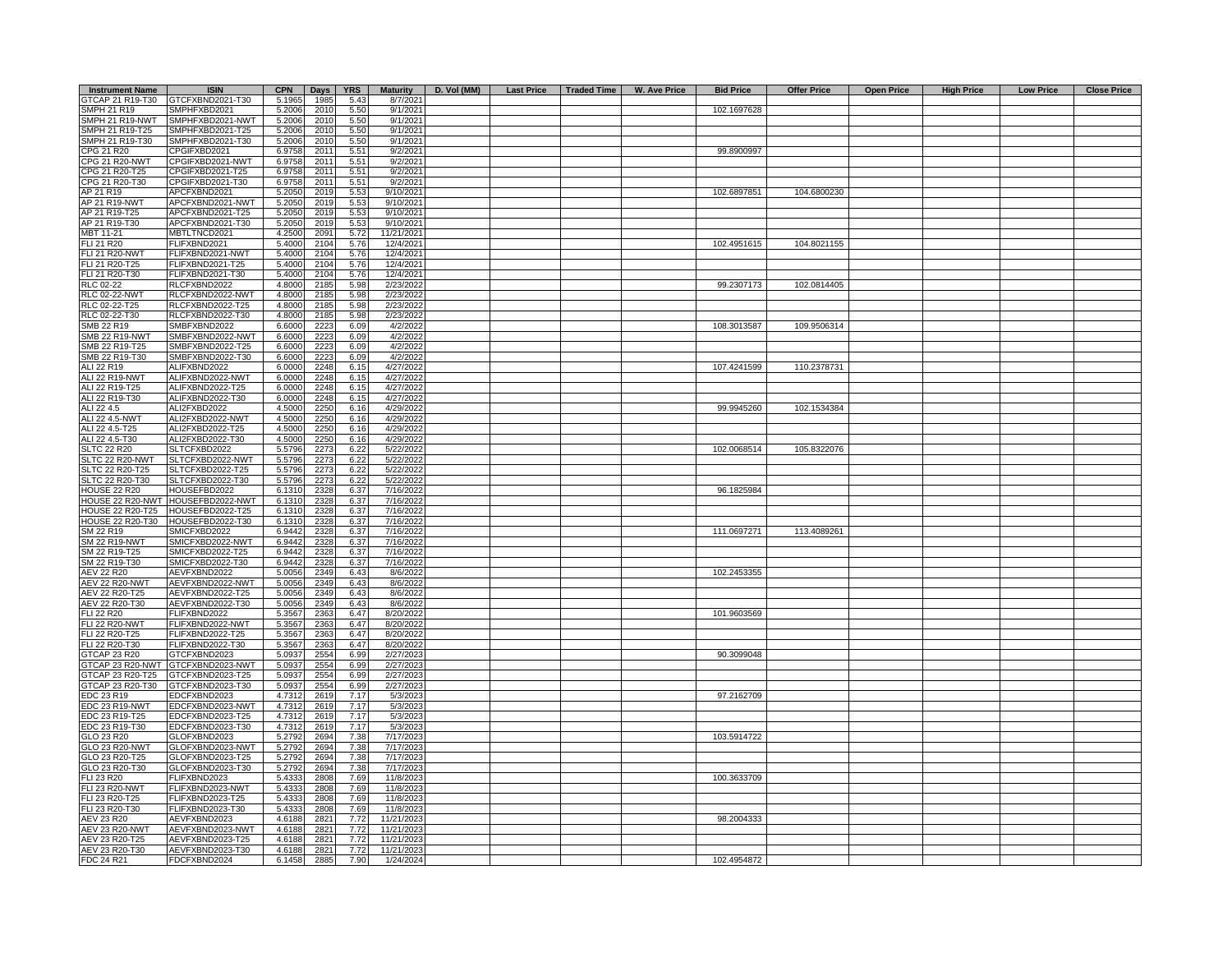| <b>Instrument Name</b>                             | <b>ISIN</b>                          | <b>CPN</b>       | Days             | <b>YRS</b>   | <b>Maturity</b>          | D. Vol (MM) | <b>Last Price</b> | Traded Time | <b>W. Ave Price</b> | <b>Bid Price</b> | <b>Offer Price</b> | <b>Open Price</b> | <b>High Price</b> | <b>Low Price</b> | <b>Close Price</b> |
|----------------------------------------------------|--------------------------------------|------------------|------------------|--------------|--------------------------|-------------|-------------------|-------------|---------------------|------------------|--------------------|-------------------|-------------------|------------------|--------------------|
| <b>FDC 24 R21-NWT</b>                              | FDCFXBND2024-NWT                     | 6.1458           | 2885             | 7.90         | 1/24/2024                |             |                   |             |                     |                  |                    |                   |                   |                  |                    |
| FDC 24 R21-T25                                     | FDCFXBND2024-T25                     | 6.1458           | 2885             | 7.90         | 1/24/2024                |             |                   |             |                     |                  |                    |                   |                   |                  |                    |
| FDC 24 R21-T30                                     | FDCFXBND2024-T30                     | 6.1458           | 2885             | 7.90         | 1/24/2024                |             |                   |             |                     |                  |                    |                   |                   |                  |                    |
| ALI 24 R20                                         | ALIFXBND2024                         | 5.0000           | 2891             | 7.92         | 1/30/2024                | 0.100000    | 100.1899648       | 3:27:13 PM  | 100.1899648         | 100.6452076      | 103.2943205        | 100.1899648       | 100.1899648       | 100.1899648      | 100.1899648        |
| ALI 24 R20-NWT                                     | ALIFXBND2024-NWT                     | 5.0000           | 2891             | 7.92         | 1/30/2024                |             |                   |             |                     |                  |                    |                   |                   |                  |                    |
| ALI 24 R20-T25<br>ALI 24 R20-T30                   | ALIFXBND2024-T25<br>ALIFXBND2024-T30 | 5.0000<br>5.0000 | 2891<br>2891     | 7.92<br>7.92 | 1/30/2024<br>1/30/2024   |             |                   |             |                     |                  |                    |                   |                   |                  |                    |
| <b>TEL 24 R21</b>                                  | TELFXBND2024                         | 5.2813           | 2898             | 7.93         | 2/6/2024                 |             |                   |             |                     | 101.8307057      |                    |                   |                   |                  |                    |
| TEL 24 R21-NWT                                     | TELFXBND2024-NWT                     | 5.2813           | 2898             | 7.93         | 2/6/2024                 |             |                   |             |                     |                  |                    |                   |                   |                  |                    |
| TEL 24 R21-T25                                     | TELFXBND2024-T25                     | 5.2813           | 2898             | 7.93         | 2/6/2024                 |             |                   |             |                     |                  |                    |                   |                   |                  |                    |
| TEL 24 R21-T30                                     | TELFXBND2024-T30                     | 5.2813           | 2898             | 7.93         | 2/6/2024                 |             |                   |             |                     |                  |                    |                   |                   |                  |                    |
| JGS 24 R20                                         | JGSFXBND2024                         | 5.3000           | 2919             | 7.99         | 2/27/2024                |             |                   |             |                     | 102.6175130      |                    |                   |                   |                  |                    |
| <b>JGS 24 R20-NWT</b>                              | JGSFXBND2024-NWT                     | 5.3000           | 2919             | 7.99         | 2/27/2024                |             |                   |             |                     |                  |                    |                   |                   |                  |                    |
| JGS 24 R20-T25                                     | JGSFXBND2024-T25                     | 5.3000           | 2919             | 7.99         | 2/27/2024                |             |                   |             |                     |                  |                    |                   |                   |                  |                    |
| JGS 24 R20-T30                                     | JGSFXBND2024-T30                     | 5.3000           | 2919             | 7.99         | 2/27/2024                |             |                   |             |                     |                  |                    |                   |                   |                  |                    |
| <b>MNTC 24 R21</b>                                 | MNTCFXBD2024                         | 5.5000           | 2952             | 8.08         | 3/31/2024                |             |                   |             |                     | 103.3051372      |                    |                   |                   |                  |                    |
| MNTC 24 R21-NWT                                    | MNTCFXBD2024-NWT                     | 5.5000           | 2952             | 8.08         | 3/31/2024                |             |                   |             |                     |                  |                    |                   |                   |                  |                    |
| MNTC 24 R21-T25                                    | MNTCFXBD2024-T25                     | 5.5000<br>5.5000 | 2952             | 8.08         | 3/31/2024                |             |                   |             |                     |                  |                    |                   |                   |                  |                    |
| MNTC 24 R21-T30<br>SMB 24 R21                      | MNTCFXBD2024-T30<br>SMBFXBND2024     | 6.0000           | 2952<br>2954     | 8.08<br>8.09 | 3/31/2024<br>4/2/2024    |             |                   |             |                     | 98.2700508       |                    |                   |                   |                  |                    |
| <b>SMB 24 R21-NWT</b>                              | SMBFXBND2024-NWT                     | 6.0000           | 2954             | 8.09         | 4/2/2024                 |             |                   |             |                     |                  |                    |                   |                   |                  |                    |
| SMB 24 R21-T25                                     | SMBFXBND2024-T25                     | 6.0000           | 2954             | 8.09         | 4/2/2024                 |             |                   |             |                     |                  |                    |                   |                   |                  |                    |
| SMB 24 R21-T30                                     | SMBFXBND2024-T30                     | 6.0000           | 2954             | 8.09         | 4/2/2024                 |             |                   |             |                     |                  |                    |                   |                   |                  |                    |
| SM 24 R21                                          | SMICFXBD2024                         | 5.6125           | 300 <sub>1</sub> | 8.22         | 5/19/2024                |             |                   |             |                     | 102.7211014      |                    |                   |                   |                  |                    |
| <b>SM 24 R21-NWT</b>                               | SMICFXBD2024-NWT                     | 5.6125           | 3001             | 8.22         | 5/19/2024                |             |                   |             |                     |                  |                    |                   |                   |                  |                    |
| SM 24 R21-T25                                      | SMICFXBD2024-T25                     | 5.6125           | 300 <sup>4</sup> | 8.22         | 5/19/2024                |             |                   |             |                     |                  |                    |                   |                   |                  |                    |
| SM 24 R21-T30                                      | SMICFXBD2024-T30                     | 5.6125           | 3001             | 8.22         | 5/19/2024                |             |                   |             |                     |                  |                    |                   |                   |                  |                    |
| GTCAP 24 R21                                       | GTCFXBND2024                         | 5.6250           | 3081             | 8.44         | 8/7/2024                 |             |                   |             |                     | 103.5784006      |                    |                   |                   |                  |                    |
| GTCAP 24 R21-NWT                                   | GTCFXBND2024-NWT                     | 5.6250           | 3081             | 8.44         | 8/7/2024                 |             |                   |             |                     |                  |                    |                   |                   |                  |                    |
| GTCAP 24 R21-T25                                   | GTCFXBND2024-T25                     | 5.6250           | 3081             | 8.44         | 8/7/2024                 |             |                   |             |                     |                  |                    |                   |                   |                  |                    |
| GTCAP 24 R21-T30                                   | GTCFXBND2024-T30                     | 5.6250           | 3081             | 8.44         | 8/7/2024                 |             |                   |             |                     |                  |                    |                   |                   |                  |                    |
| <b>SMPH 24 R21</b><br>SMPH 24 R21-NWT              | SMPHFXBD2024                         | 5.7417           | 3106             | 8.50         | 9/1/2024                 |             |                   |             |                     | 100.9531405      |                    |                   |                   |                  |                    |
| SMPH 24 R21-T25                                    | SMPHFXBD2024-NWT<br>SMPHFXBD2024-T25 | 5.7417<br>5.7417 | 3106<br>3106     | 8.50<br>8.50 | 9/1/2024<br>9/1/2024     |             |                   |             |                     |                  |                    |                   |                   |                  |                    |
| SMPH 24 R21-T30                                    | SMPHFXBD2024-T30                     | 5.7417           | 3106             | 8.50         | 9/1/2024                 |             |                   |             |                     |                  |                    |                   |                   |                  |                    |
| <b>FLI 24 R21</b>                                  | FLIFXBND2024                         | 5.6389           | 3200             | 8.76         | 12/4/2024                |             |                   |             |                     | 99.2394019       |                    |                   |                   |                  |                    |
| <b>FLI 24 R21-NWT</b>                              | FLIFXBND2024-NWT                     | 5.6389           | 3200             | 8.76         | 12/4/2024                |             |                   |             |                     |                  |                    |                   |                   |                  |                    |
| FLI 24 R21-T25                                     | FLIFXBND2024-T25                     | 5.6389           | 3200             | 8.76         | 12/4/2024                |             |                   |             |                     |                  |                    |                   |                   |                  |                    |
| FLI 24 R21-T30                                     | FLIFXBND2024-T30                     | 5.6389           | 3200             | 8.76         | 12/4/2024                |             |                   |             |                     |                  |                    |                   |                   |                  |                    |
| RLC 02-25                                          | RLCFXBND2025                         | 4.9344           | 3281             | 8.98         | 2/23/2025                |             |                   |             |                     | 94.3408388       |                    |                   |                   |                  |                    |
| <b>RLC 02-25-NWT</b>                               | RLCFXBND2025-NWT                     | 4.9344           | 3281             | 8.98         | 2/23/2025                |             |                   |             |                     |                  |                    |                   |                   |                  |                    |
| RLC 02-25-T25                                      | RLCFXBND2025-T25                     | 4.9344           | 3281             | 8.98         | 2/23/2025                |             |                   |             |                     |                  |                    |                   |                   |                  |                    |
| RLC 02-25-T30<br>ALI 25 R21                        | RLCFXBND2025-T30                     | 4.9344           | 328'             | 8.98         | 2/23/2025                |             |                   |             |                     |                  |                    |                   |                   |                  |                    |
| ALI 25 R21-NWT                                     | ALIFXBND2025<br>ALIFXBND2025-NWT     | 5.6250<br>5.6250 | 3342<br>3342     | 9.15<br>9.15 | 4/25/2025<br>4/25/2025   |             |                   |             |                     | 104.5372730      |                    |                   |                   |                  |                    |
| ALI 25 R21-T25                                     | ALIFXBND2025-T25                     | 5.6250           | 3342             | 9.15         | 4/25/2025                |             |                   |             |                     |                  |                    |                   |                   |                  |                    |
| ALI 25 R21-T30                                     | ALIFXBND2025-T30                     | 5.6250           | 3342             | 9.15         | 4/25/2025                |             |                   |             |                     |                  |                    |                   |                   |                  |                    |
| <b>SLTC 25 R22</b>                                 | SLTCFXBD2025                         | 6.4872           | 3369             | 9.22         | 5/22/2025                |             |                   |             |                     | 98.2051046       | 104.5167700        |                   |                   |                  |                    |
| SLTC 25 R22-NWT                                    | SLTCFXBD2025-NWT                     | 6.4872           | 3369             | 9.22         | 5/22/2025                |             |                   |             |                     |                  |                    |                   |                   |                  |                    |
| SLTC 25 R22-T25                                    | SLTCFXBD2025-T25                     | 6.4872           | 3369             | 9.22         | 5/22/2025                |             |                   |             |                     |                  |                    |                   |                   |                  |                    |
| SLTC 25 R22-T30                                    | SLTCFXBD2025-T30                     | 6.4872           | 3369             | 9.22         | 5/22/2025                |             |                   |             |                     |                  |                    |                   |                   |                  |                    |
| <b>HOUSE 25 R22</b>                                | HOUSEFBD2025                         | 6.8666           | 3424             | 9.37         | 7/16/2025                |             |                   |             |                     | 98.2400800       |                    |                   |                   |                  |                    |
| HOUSE 25 R22-NWT                                   | HOUSEFBD2025-NWT                     | 6.8666           | 3424             | 9.37         | 7/16/2025                |             |                   |             |                     |                  |                    |                   |                   |                  |                    |
| <b>HOUSE 25 R22-T25</b><br><b>HOUSE 25 R22-T30</b> | HOUSEFBD2025-T25<br>HOUSEFBD2025-T30 | 6.8666           | 3424<br>3424     | 9.37<br>9.37 | 7/16/2025<br>7/16/2025   |             |                   |             |                     |                  |                    |                   |                   |                  |                    |
| <b>FLI 25 R22</b>                                  | FLIFXBND2025                         | 6.8666<br>5.7139 | 3459             | 9.47         | 8/20/2025                |             |                   |             |                     | 97.9435123       |                    |                   |                   |                  |                    |
| <b>FLI 25 R22-NWT</b>                              | FLIFXBND2025-NWT                     | 5.7139           | 3459             | 9.47         | 8/20/2025                |             |                   |             |                     |                  |                    |                   |                   |                  |                    |
| FLI 25 R22-T25                                     | FLIFXBND2025-T25                     | 5.7139           | 3459             | 9.47         | 8/20/2025                |             |                   |             |                     |                  |                    |                   |                   |                  |                    |
| FLI 25 R22-T30                                     | FLIFXBND2025-T30                     | 5.7139           | 3459             | 9.47         | 8/20/2025                |             |                   |             |                     |                  |                    |                   |                   |                  |                    |
| <b>SMPH 25 R23</b>                                 | SMPHFXBD2025                         | 4.7990           | 3556             | 9.74         | 11/25/2025               |             |                   |             |                     | 96.9518523       | 100.3796660        |                   |                   |                  |                    |
| SMPH 25 R23-NWT                                    | SMPHFXBD2025-NWT                     | 4.7990           | 3556             | 9.74         | 11/25/2025               |             |                   |             |                     |                  |                    |                   |                   |                  |                    |
| SMPH 25 R23-T25                                    | SMPHFXBD2025-T25                     | 4.7990           | 3556             | 9.74         | 11/25/2025               |             |                   |             |                     |                  |                    |                   |                   |                  |                    |
| SMPH 25 R23-T30                                    | SMPHFXBD2025-T30                     | 4.7990           | 3556             | 9.74         | 11/25/2025               |             |                   |             |                     |                  |                    |                   |                   |                  |                    |
| <b>MER 25 R20</b>                                  | MERFXBND2025                         | 4.8750           | 3573             | 9.78         | 12/12/2025               |             |                   |             |                     | 100.9725866      |                    |                   |                   |                  |                    |
| <b>MER 25 R20-NWT</b>                              | MERFXBND2025-NWT                     | 4.8750           | 3573             | 9.78         | 12/12/2025               |             |                   |             |                     |                  |                    |                   |                   |                  |                    |
| MER 25 R20-T25<br>MER 25 R20-T30                   | MERFXBND2025-T25<br>MERFXBND2025-T30 | 4.8750<br>4.8750 | 3573<br>3573     | 9.78<br>9.78 | 12/12/2025<br>12/12/2025 |             |                   |             |                     |                  |                    |                   |                   |                  |                    |
| AP 26 R21                                          | APCFXBND2026                         | 6.1000           | 3845             | 10.53        | 9/10/2026                | 3.150000    | 108.9570037       | 11:43:01 AM | 108.9587183         | 102.7483176      |                    | 108.9570037       | 108.9570037       | 108.9570037      | 108.9570037        |
| AP 26 R21-NWT                                      | APCFXBND2026-NWT                     | 6.1000           | 3845             | 10.53        | 9/10/2026                |             |                   |             |                     |                  |                    |                   |                   |                  |                    |
| AP 26 R21-T25                                      | APCFXBND2026-T25                     | 6.1000           | 3845             | 10.53        | 9/10/2026                |             |                   |             |                     |                  |                    |                   |                   |                  |                    |
| AP 26 R21-T30                                      | APCFXBND2026-T30                     | 6.1000           | 384              | 10.53        | 9/10/2026                |             |                   |             |                     |                  |                    |                   |                   |                  |                    |
| AC 27 R22                                          | ACFXBOND2027                         | 6.8750           | 4088             | 11.19        | 5/11/2027                |             |                   |             |                     | 115.9974011      | 120.7947734        |                   |                   |                  |                    |
| AC 27 R22-NW1                                      | ACFXBOND2027-NWT                     | 6.8750           | 4088             | 11.19        | 5/11/2027                |             |                   |             |                     |                  |                    |                   |                   |                  |                    |
| AC 27 R22-T25                                      | ACFXBOND2027-T25                     | 6.8750           | 4088             | 11.19        | 5/11/2027                |             |                   |             |                     |                  |                    |                   |                   |                  |                    |
| AC 27 R22-T30                                      | ACFXBOND2027-T30                     | 6.8750           | 4088             | 11.19        | 5/11/2027                |             |                   |             |                     |                  |                    |                   |                   |                  |                    |